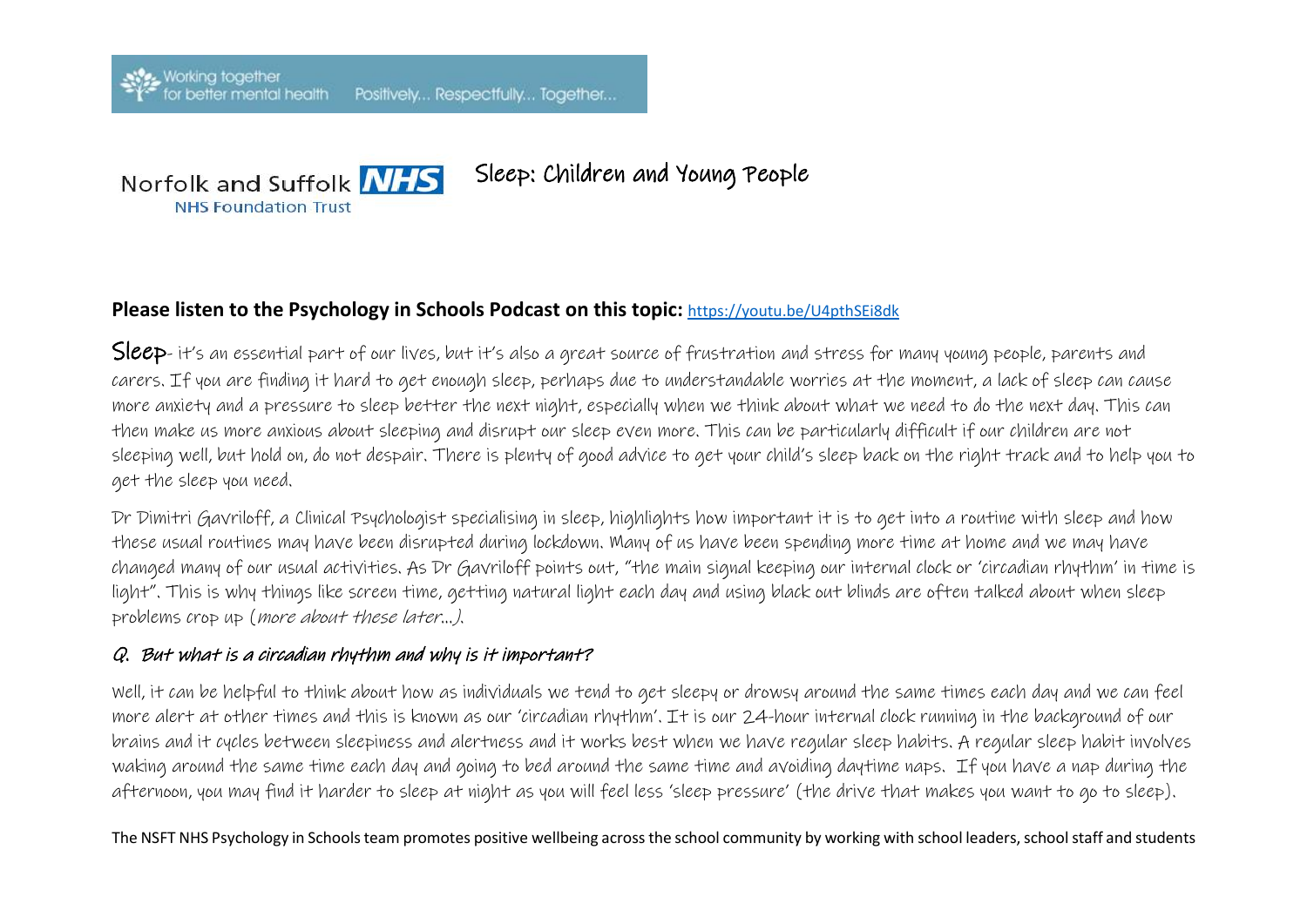#### Q. Why won't my children go to sleep? How much is too much sleep? When should my children be going to bed?

If you have ever asked these questions or experienced difficulties with your child's sleep, you won't be alone. Getting a good night's sleep is a challenge that young people and parents face daily. There are many factors which can impact on a young person's sleep; mood, worry, technology, diet, exercise, light levels, noise, and temperature are just some of the common factors.

With the current COVID-19 pandemic, and the change in our daily lives, sleep has been further disrupted. The latest National Sleep Survey 2020, partnered with The Sleep Charity and Sleepstation, has found that 70% of children under 16 are going to bed later than they were before the pandemic, and many are also waking up later. This indicates the impact of COVID-19 on our children's sleep routines and habits.

### Q. So how can I help get my child to sleep? How do I get their sleep cycle on track for school?

Understandably, parents and carers are frequently asking these questions. When trying to consider how you can help with your child's sleep, improving sleep hygiene is usually the first place to start. Sleep hygiene is about promoting the physiological cues in our bodies, which help us sleep and reducing factors which may be getting in the way of sleep. Here are some of the common questions asked in relation to sleep difficulties and the sleep hygiene strategies that can help: -

#### $Q$ . Should  $I$  be allowing my child to play on their devices just before bed?

• Limit screen time just before bed- screens emit blue light which gets in the way of the hormones which help us get to sleep by signalling to the brain via our eyes. Having 1-2 hours before bed with limited screen time is important for sleep.

#### Q. Is there anything I can do to my child's bedroom to help them sleep better?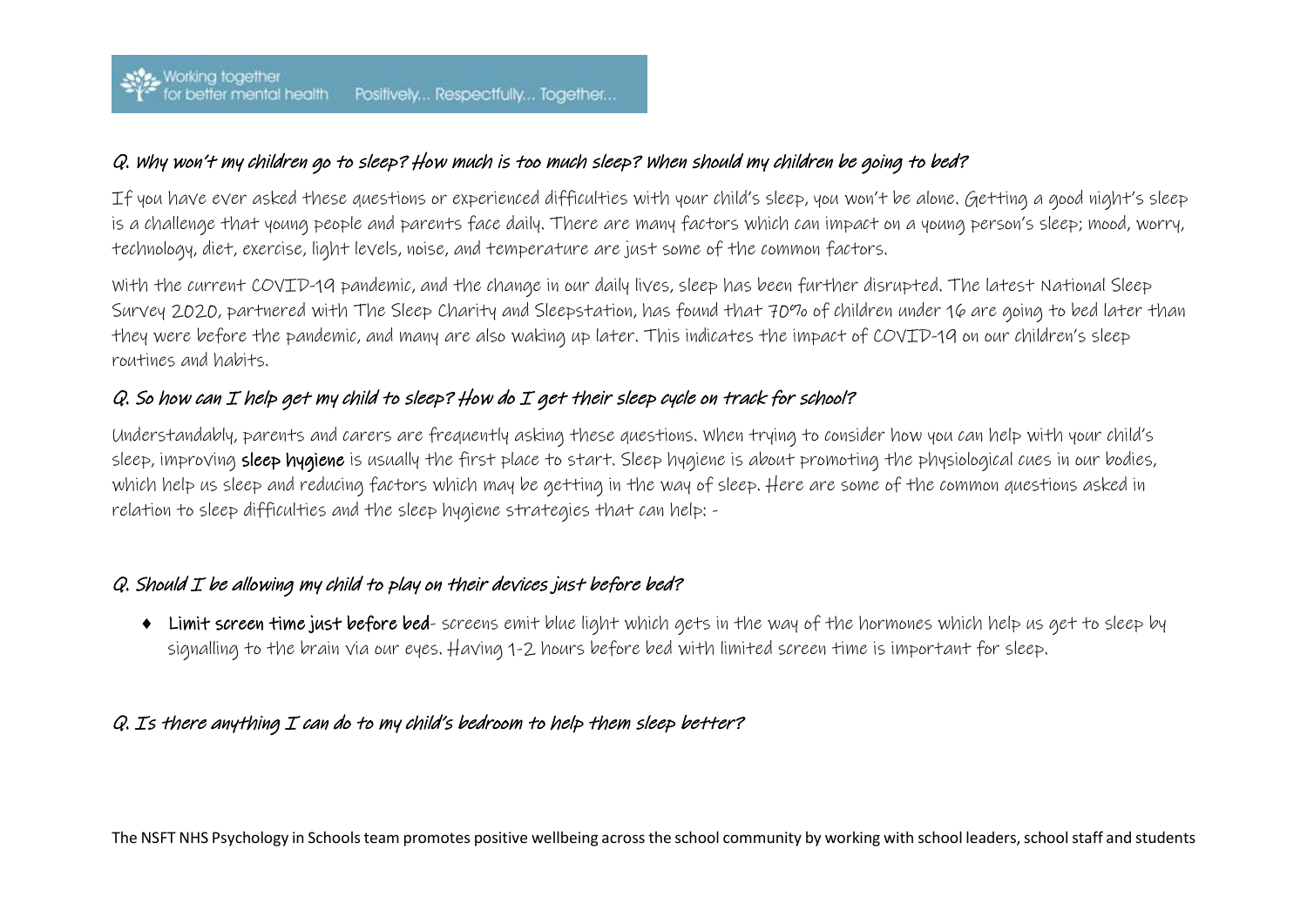# Working together<br>
For better mental health Positively... Respectfully... Together...

- Reduce the light-light is an important cue for sleep. Limiting light at night, and allowing natural light in the morning at wakeup time helps the sleep-wake cycle. Using black out blinds or curtains can help to minimise light getting into the room when your child needs to sleep
- Keep cool-generally, people sleep better in a cool environment so check that your child is wearing comfortable clothes for the time of year and take off any extra blankets if they are not needed

#### Q. Is there anything my children should avoid eating or drinking before bed, to help them to sleep?

• Avoid caffeine in food and drinks before bed and this includes tea, coffee, cola, energy drinks and chocolate. These are stimulants and they affect the brain and body, making us feel more alert and this makes it harder for us to get to sleep. This goes for adults too!

### $Q$ . What can  $I$  do if my child is worried or restless at the time that they need to be going to bed?

- Keep them active during the day- if the body is active in the day, it is more likely to feel tired at night so encourage physical exercise during the day
- Create a 'wind-down' hour before bed-this can help the body relax and feel sleepy. Winding down can involve activities which are soothing and not too stimulating, such as talking to others, listening to relaxing sounds, or having a bath. Mindfulness and sleep meditations have become increasingly popular and exercises can be freely accessed through apps and audios.
- Allow time in the day to talk about their worries or struggles- As soon as our heads hit the pillow, it is natural for the brain to start thinking about the day and what may come tomorrow, and sometimes these thoughts can be quite negative. Creating time to speak to your young person before they go to bed, preferably a few hours before, about any worries or emotions they may be experiencing is helpful.
- Use the bedroom primarily for sleep- If our bedrooms also become a work space and a play space, then this can weaken the association your brain has with the bed being for sleep. If its not possible to separate these activities from your bedroom, then it is important that before bed any work books or activities are cleared away. As Dr Gavriloff points out "spending time in your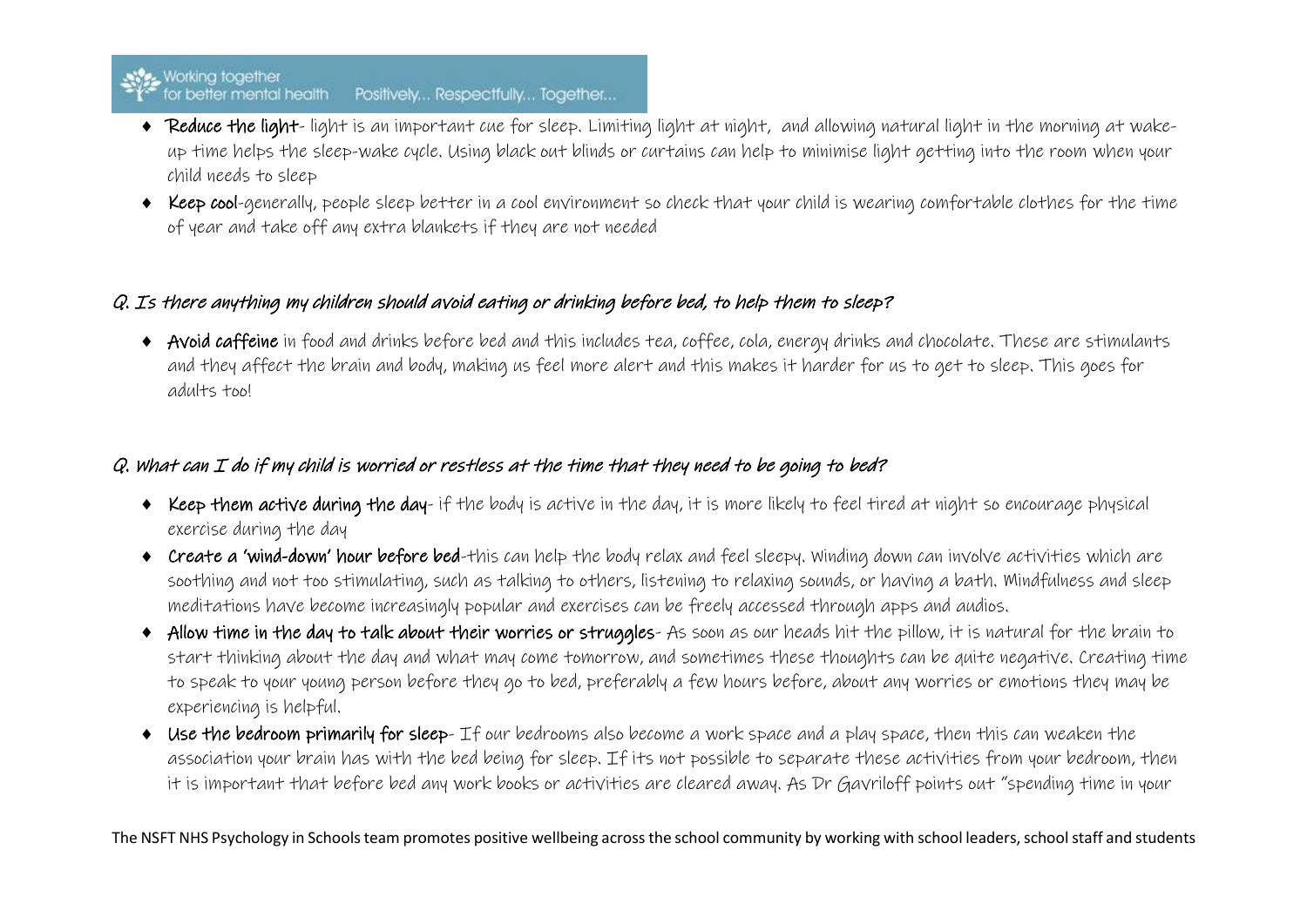# Working together<br>
for better mental health Positively... Respectfully... Together...

bedroom not sleeping (e.g. working, worrying, watching television, eating etc.) is likely to weaken that association between bed and sleep which will make it less easy for the body to predict when sleep is going to take place".

 Use a flexible routine- this means aiming to go to bed and wake up at a similar time each day. This routine does not need to be strictly enforced as naturally we can feel more tired some days compared to others, however having too much variation in when you go to bed and wake up each day can cause problems.

#### Q. If I need my child to start waking up earlier when they return to school, what is the best way to do this?

- Gradually shift the sleep cycle-if you want to help your child sleep earlier so they can wake up earlier, a familiar challenge for any parent, then this change needs to be gradual. It is more helpful to start the change from waking up. Changes of 15 to 30 minutes every few days can help gradually shift the sleeping pattern.
- Resist the urge to force sleep- when we wake up in the night, it's very frustrating and it can be natural to tell ourselves or our children to just try go back to sleep. However, if we are alert and not sleepy then this will likely only cause more frustration. Although it feels counterintuitive, it can be more helpful to get out of bed and do something else, which is not too stimulating and does not involve bright lights, until you start to feel sleepy again.

#### Q. My child keeps having the same distressing nightmare and it interrupts their sleep. Is there anything I can do to help them?

 Yes, there is. Nightmares are a common problem young people can face. If your child wakes up from a nightmare, then its natural they may want some reassurance and support in the moment. It is important to remind them their dream was not real and help them connect to the current moment and to reassure them that they are safe. If someone is experiencing a re-occurring nightmare then this can be responded to in the day by helping that young person talk through their dream. One technique is to write it or draw it out, and to create their own more positive ending to the dream, or to add humour to it. Exposure to bad dreams is more helpful than *avoiding them* as thinking and talking about them can itself reduce the felt distress they cause. Writing a more positive ending to the dream (often called re-scripting) that increases a sense of control can also be helpful. This is most effective if the ending draws on the senses to create a vivid picture and is rehearsed repeatedly and read before bedtime.